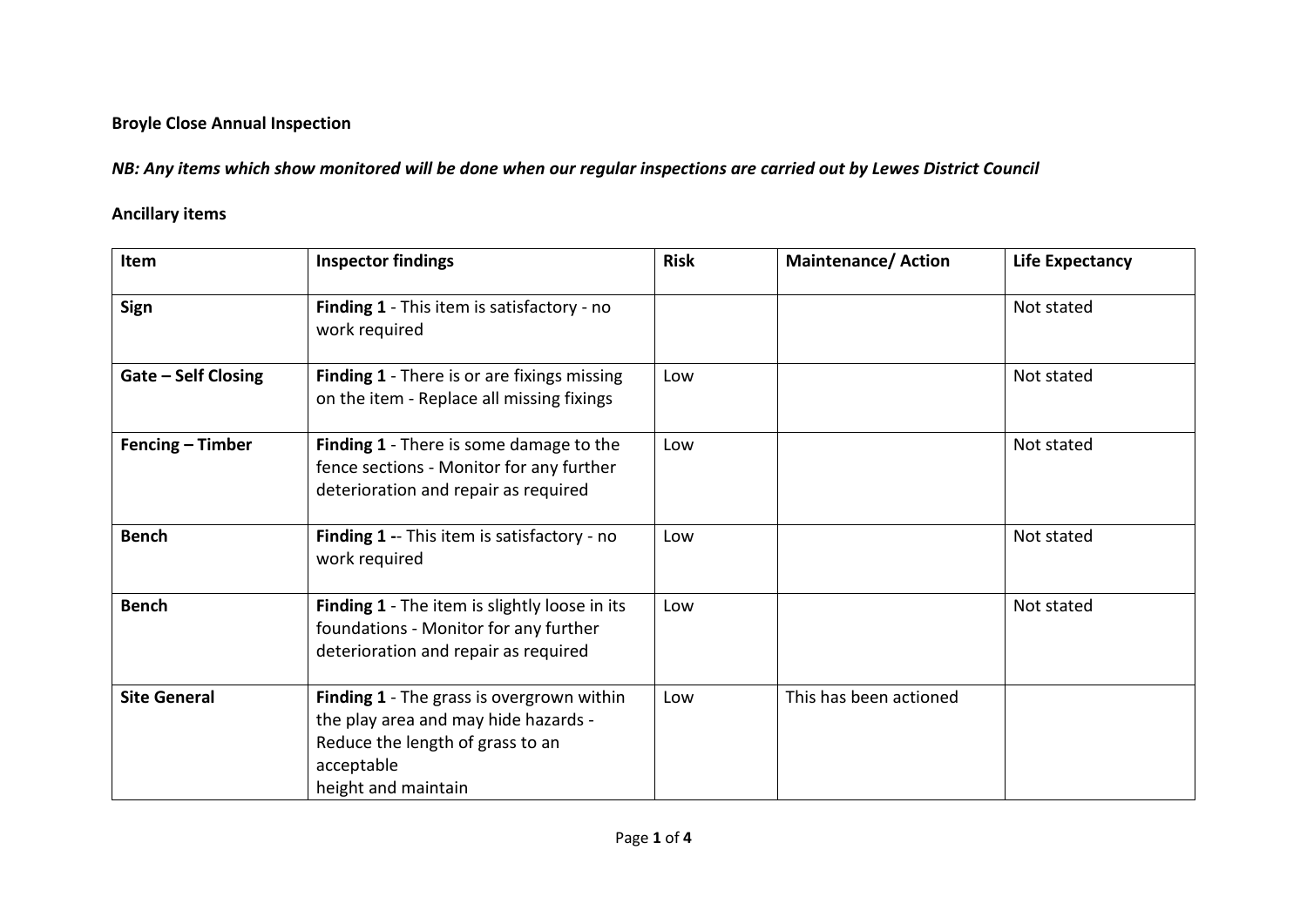|                     | Finding 2 - The surface is lifting at the<br>edges and creating trip points - Repair<br>perimeter of surfacing to remove trip<br>points                                                            | Low |                                                               |                |
|---------------------|----------------------------------------------------------------------------------------------------------------------------------------------------------------------------------------------------|-----|---------------------------------------------------------------|----------------|
|                     | Finding 3 - There are gaps opening<br>between the surfacing and the<br>edging surround or between the joints in<br>the surfacing - Monitor for any further<br>deterioration and repair as required | Low |                                                               |                |
|                     | Finding 4 - There is algae or moss growth<br>on the surface resulting in slippery<br>conditions - Clean and treat appropriately                                                                    | Low | Request the Parish Council<br>Contractor remove<br>algae/moss |                |
| <b>Basket Swing</b> | Finding 1 - The chain openings are in<br>excess of the 8.6mm as recommended by<br>BS EN 1176 - Monitor - No remedial work<br>recommended                                                           | Low |                                                               | 5to 10 Years   |
|                     | Finding 2 - There is some notable evidence<br>of chain wear - Monitor for any further<br>deterioration and replace when 40% worn                                                                   | Low |                                                               |                |
|                     | Finding 3 - The bushes are worn or missing<br>- Replace worn or missing bushes                                                                                                                     | Low |                                                               |                |
| <b>Spinner Bowl</b> | Finding 1 - The bearing is not operating<br>correctly - Replace the bearing as required<br>Annual                                                                                                  | Low | Request Cosmo replace the<br>bearing                          | $5 - 10$ Years |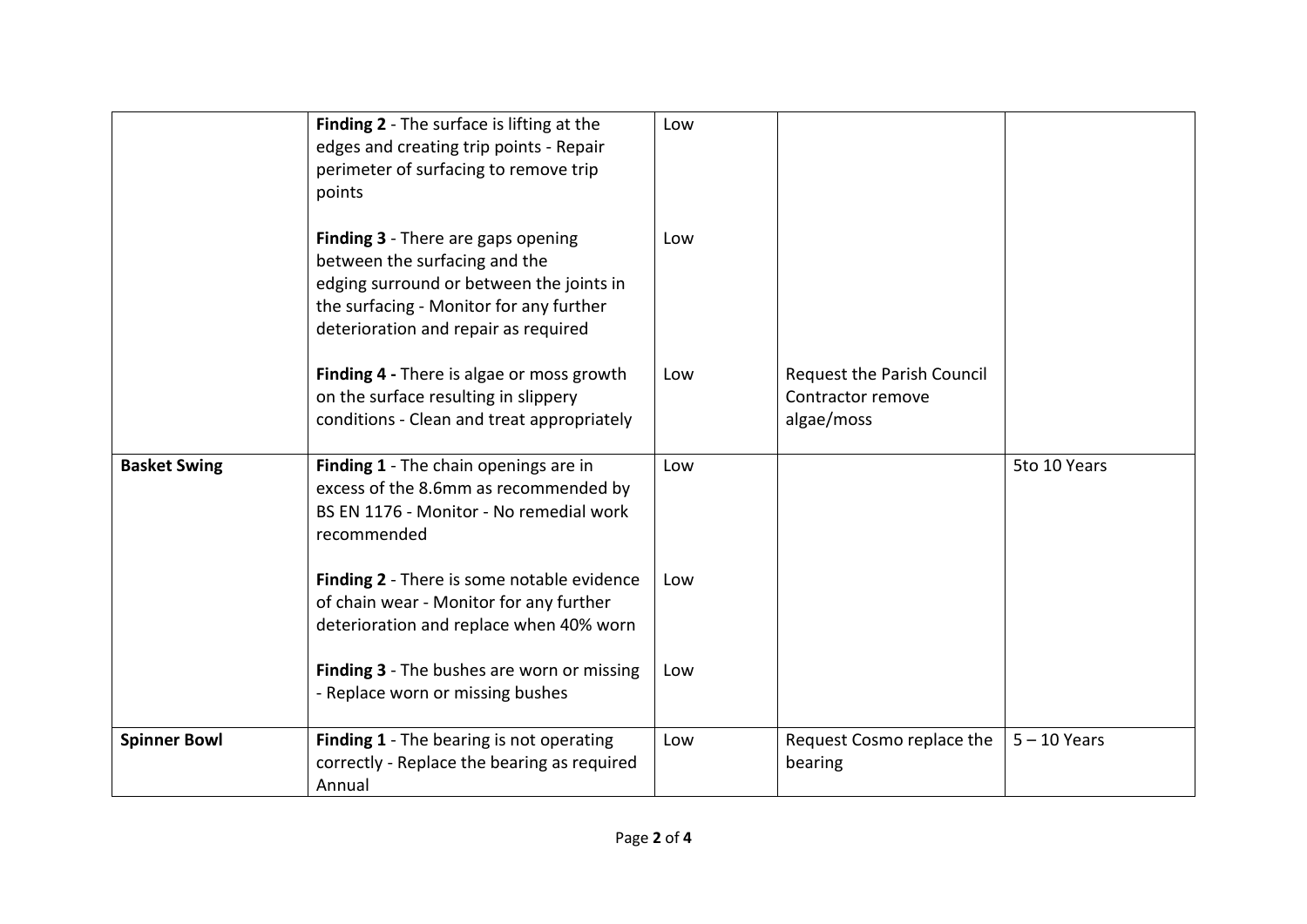| <b>Activity Trail</b>      | Finding 1 - This item is satisfactory - no<br>work required                                                                                                                      | Low      |                                                                      | $5 - 10$ Years    |
|----------------------------|----------------------------------------------------------------------------------------------------------------------------------------------------------------------------------|----------|----------------------------------------------------------------------|-------------------|
| <b>Talk Tubes</b>          | Finding 1 - There is surface corrosion<br>present on the item - Consider treating the<br>item                                                                                    | Low      | Request the Parish Council<br>Contractor or Cosmo treat<br>the item. | $3 - 5$ Years     |
| <b>Spring Fish</b>         | Finding 1 - There is/are bolt cap covers<br>missing or damaged on the item - Replace<br>missing or damaged bolt cap covers                                                       | Very Low |                                                                      | $3 - 5$ Years     |
| <b>Free Standing Slide</b> | Finding 1 - There is / are toggle<br>entrapment/s present in contravention of<br>the recommendations set out in BS EN<br>1176 Part 3 -<br>Monitor - no remedial work recommended | Very Low |                                                                      | <b>Not Stated</b> |
| <b>Ancillary Items</b>     |                                                                                                                                                                                  |          |                                                                      |                   |
| <b>Gate - Self Closing</b> | Finding 1 - There is or are fixings missing on<br>the item - Replace all missing fixings                                                                                         | Low      |                                                                      | Not stated        |
| Fencing - Timber           | Finding 1 - There is some damage to the<br>fence sections - Monitor for any further<br>deterioration and repair as required                                                      | Low      |                                                                      | Not stated        |
| <b>Bench</b>               | Finding 1 - The item is slightly loose in its<br>foundations - Monitor for any further<br>deterioration and repair as required                                                   | Low      |                                                                      | Not stated        |